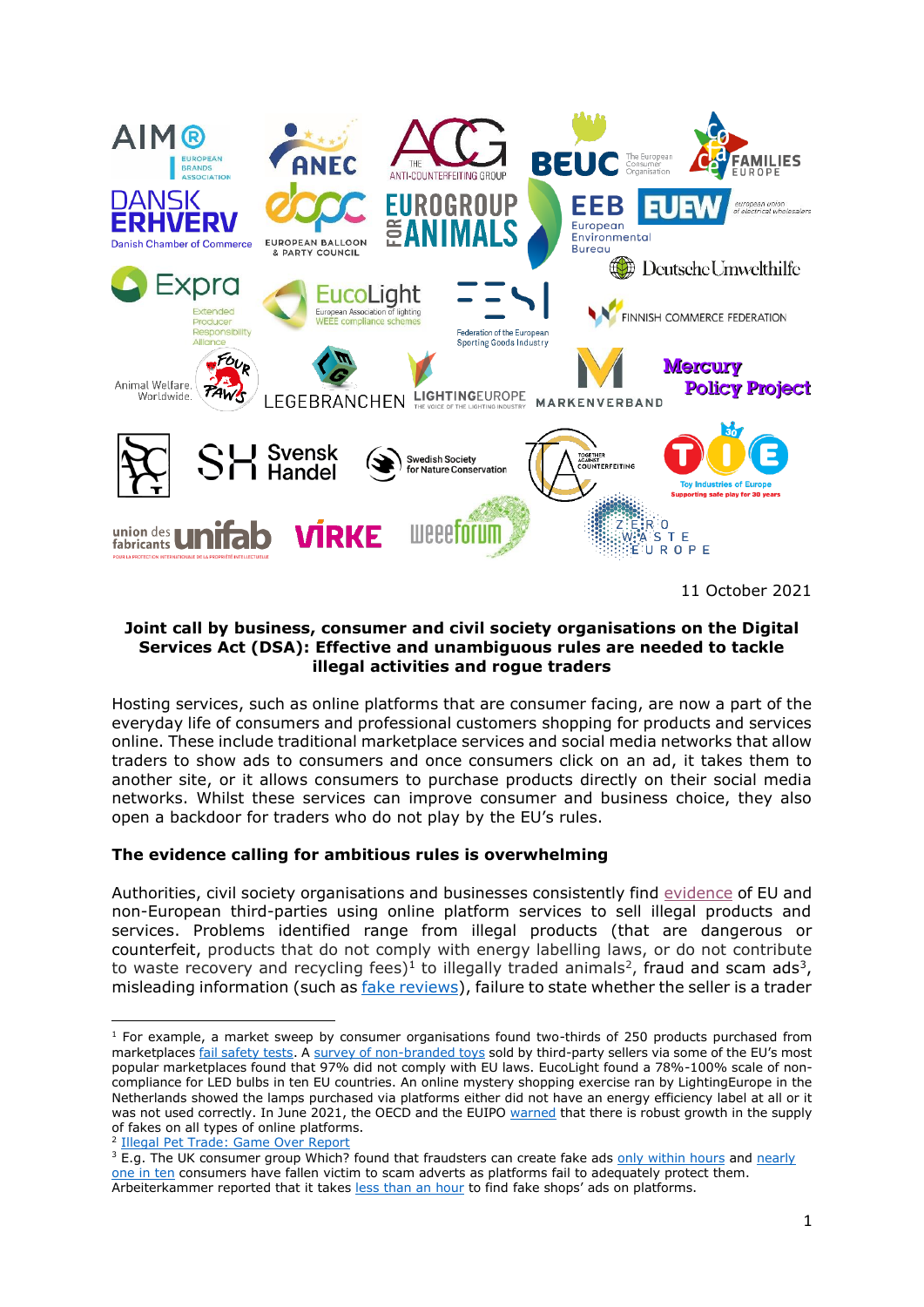or a genuine consumer such in the case of online ticket resales<sup>4</sup>, and other consumerrights violations<sup>5</sup>. This highlights the urgent need for horizontal regulation under the DSA.

Current regulatory gaps do not harm only consumers and professional customers. Reputable businesses trying their best to comply with various EU laws on safety, sustainability, energy efficiency, consumer rights, animal welfare and environmental requirements to protect end-users also suffer. Both brick-and-mortar shops and other lawabiding businesses face unfair competition from rogue traders and online platform services that allow illegitimate traders, illegal services and illegal products to reach consumers and professional customers by facilitating the initiation of a transaction.

## **Why the DSA is the right instrument and should complement other EU laws**

Other laws, like the draft General Product Safety Regulation, can resolve only safetyspecific issues. They cannot address situations where environment, sustainability, energy efficiency, animal welfare, counterfeiting or consumer rights laws are ignored. Moreover, these other issue-specific regulations cannot resolve how online marketplaces can be held liable either, if the DSA does not define sufficient conditions for liability and limits what can be regulated under other EU laws.

## **The DSA must hold accountable online platforms that facilitate the initiation of transactions between traders and end-users via a strong liability regime and firm obligations**

The undersigned organisations call on EU policy-makers to prevent such platforms easily escaping liability. They should not be exempt from liability when:

- They are aware of an illegal activity on their interfaces and do not take immediate action; or
- They exert a decisive influence on the trader or the transaction; or
- There is no party based in the EU that can be held liable for an illegal activity online on their platform; or
- They do not comply with their own DSA due diligence obligations, such as the knowyour-business customer obligation.

In addition, the DSA needs effective and unambiguous obligations, including a know-yourbusiness-customer obligation, and an obligation to conduct random mystery shopping exercises and visual inspections of products and services (just as authorities, industry, consumer and other civil society organisations frequently do). This is important because it can take just [a few minutes](https://www.which.co.uk/news/2019/11/dangerous-toys-and-killer-car-seats-listed-for-sale-at-marketplaces-like-amazon-and-ebay/) to list unsafe goods previously notified to an online marketplace service provider.

We are asking for the implementation of a robust verification system by which traders are not allowed to trade on their services unless their information is regularly verified and up to date, and the services and products they sell comply with Union law - which is again information checked by the service provider based on best efforts prior to the product or service being made available online. Self-regulation efforts by online platforms have proved insufficient to address the issues highlighted. Without correcting the legal framework, the above mentioned problems are doomed to continue.

We remain at your disposal to continue our constructive discussions to reach an ambitious DSA. The protection and safety of consumers, customers and the environment, as well as fair competition of industry, are at stake.

<sup>4</sup> <http://www.feat-alliance.org/european-secondary-ticketing-legal-cases/>

<sup>&</sup>lt;sup>5</sup> E.g. German consumer association vzbv found that <u>four out of ten</u> German consumers who ordered from a third-party seller based outside Europe via a platform experienced problems ranging from non-delivery of the order to finding it difficult or impossible to exercise their right of withdrawal.